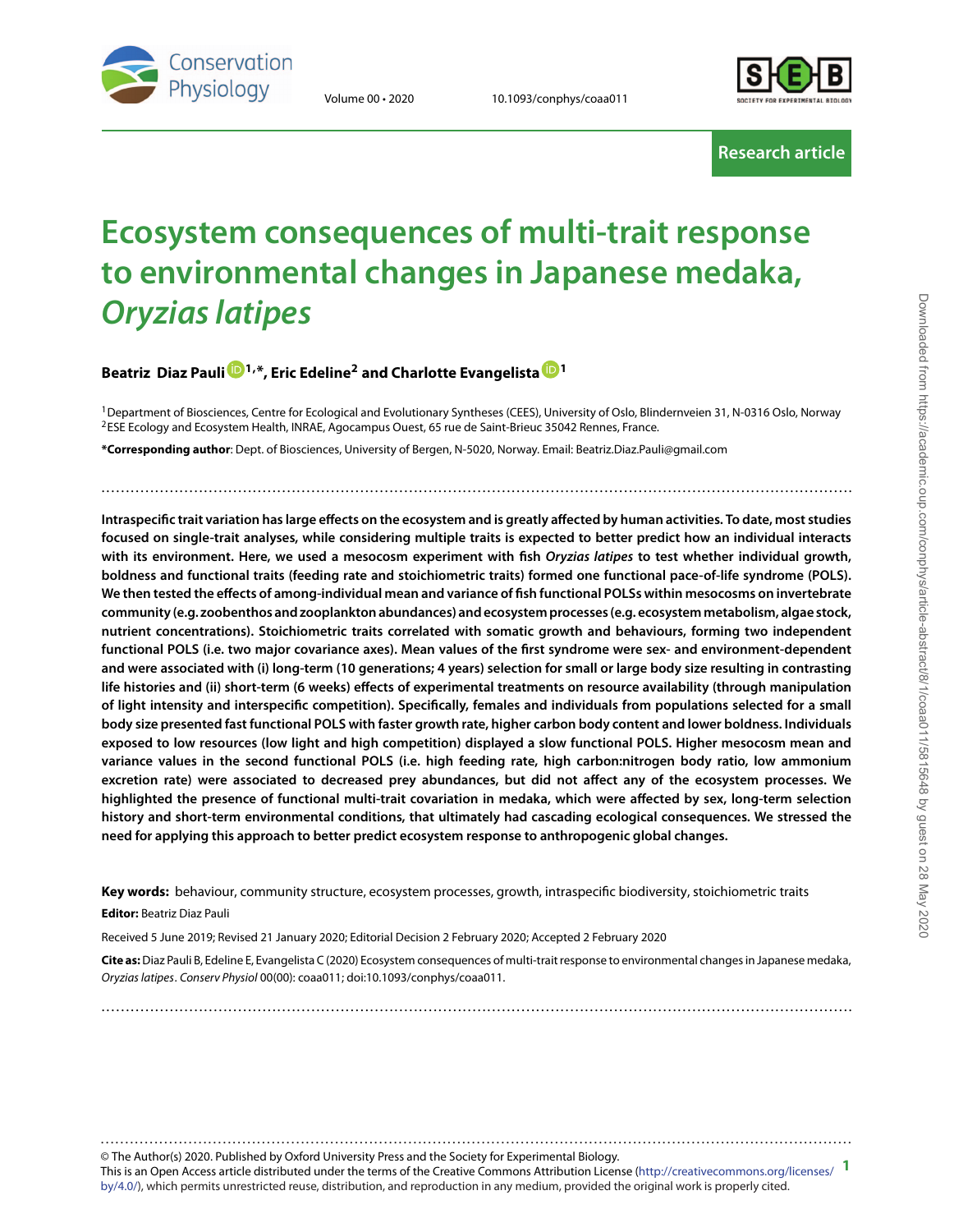#### **Research article Conservation Physiology** • Volume 00 2020

## **Introduction**

Intraspecific variation refers to any form of trait variation within a species, thus occurring within and among populations [\(Bolnick](#page-11-0) et al., 2011). Intraspecific variation is still rarely considered in conservation ecology (Mimura et al., [2017\) despite its crucial role in evolutionary and ecological](#page-11-1) processes that ultimately shape community structure and ecosystem functioning [\(Bolnick](#page-11-0) et al., 2011; [Hendry, 2017\)](#page-11-2). It is vital to understand how anthropogenic activities modulate [intraspecific variation \(](#page-11-3)[Allendorf and Hard, 2009](#page-10-0)[;](#page-11-3) Fugère and Hendry, 2018; [Pelletier and Coltman, 2018\)](#page-12-0) but also what the ecological consequences of this human-induced change are for developing effective conservation and management plans (Ward et al[., 2016;](#page-12-1) [Mimura](#page-11-1) et al., 2017; Pelletier and [Coltman, 2018\). Indeed, variation in phenotypic traits within](#page-12-0) consumer or producer species can have cascading ecological effects on lower or higher trophic levels in magnitudes similar or stronger than changes in presence/absence of the species itself [\(Raffard](#page-12-2) et al., 2017; [Des Roches](#page-11-4) et al., 2018; [Evangelista](#page-11-5) et al., 2019). However, most studies up to date focused on effects of mean values of a single trait when evaluating potential ecosystem consequences (Palkovacs et al., [2012\), neglecting two key features: trait variance within a](#page-12-3) population and the interacting effects among multiple traits (Violle et al[., 2012;](#page-12-4) [Mimura](#page-11-1) et al., 2017). Assessing both multiple traits and trait variance in addition to trait means will improve our prediction on the fate of populations and communities under human environmental change, as they can determine different ecological effects (Violle et al[., 2012;](#page-12-4) Ward et al[., 2016;](#page-12-1) [Mimura](#page-11-1) et al., 2017).

Links between life-history, behavioural and physiological traits are common [\(Peiman and Robinson, 2017\)](#page-12-5)—sometimes referred to as pace-of-life syndromes (POLSs; Réale et al., [2010\). Such multi-trait covariation is often assumed adaptive](#page-12-6) [and susceptible to respond to selective pressures \(Peiman and](#page-12-5) Robinson, 2017; Wright et al[., 2019\)](#page-12-7), but little is known [about its causes and consequences \(Peiman and Robinson,](#page-12-5) 2017). Traits can covary within individuals in a population [due to genetic correlations or correlational selection \(Reznick](#page-12-8) et al., 2000; [Peiman and Robinson, 2017\)](#page-12-5). Comparative analysis of within-population trait covariation under different environmental conditions may help disentangling between these two mechanisms [\(Peiman and Robinson, 2017\)](#page-12-5). Traits can be genetically correlated (i.e. determined by the same genes), when trait covariation is maintained under the different environments, or correlated through correlational selection (i.e. determined by specific environmental selection), when trait covariation only appears under the specific environmental conditions that created the selective pressure [\(Peiman and Robinson, 2017\)](#page-12-5).

Multi-trait covariations make it complex to predict the ecological impacts of human-induced changes on intraspecific variation [\(Hendry](#page-11-6) et al., 2011; [Mimura](#page-11-1) et al., 2017; [Pelletier and Coltman, 2018\)](#page-12-0). For instance, fishing is commonly size selective against large-bodied individuals, leading

..........................................................................................................................................................

to an average decrease in body size and faster life histories (Heino et al[., 2015\)](#page-11-7), but at the same time it can select on other traits such as behaviour [\(Diaz Pauli and Sih, 2017\)](#page-11-8). We can describe, for instance, at least three different scenarios where life history and behaviour can covary under fishing selection. First, active gears preferentially target large-sized and shy individuals and may lead to fast life history and boldness [\(Andersen](#page-10-1) et al., 2017; [Diaz Pauli and Sih, 2017\)](#page-11-8). Second, passive gears would instead lead to fast life history (by targeting large fish) and shyness (by targeting bold individuals), but the selection for fast life history would be less pronounced here relative to that with active gears because shyness is associated with slow life history (Andersen et al., [2017\). In the first case, selections on life history and behaviour](#page-10-1) reinforced each other, while in the second case they mitigated each other's actions, resulting in different trait covariations due to correlational selection. Third, size selection alone can affect for example larval viability and foraging efficiency due to genetic correlation between these traits and size, as observed in Atlantic silversides [\(Munch](#page-12-9) et al., 2005; Walsh et al[., 2006\). Thus, the overall fishing impact on a population](#page-12-10) considered for conservation plans and its effects on recruitment and productivity would depend on how many traits are evaluated, the direction of the selection on the traits (whether they reinforce or mitigate each other) and the nature of the among-trait covariation [\(Law, 2007;](#page-11-9) Peiman and Robinson, [2017\), hampering our ability to predict the actual ecosystem](#page-12-5) [consequences of altered intraspecific variation \(Ward](#page-12-1) et al., 2016).

..........................................................................................................................................................

[Raffard](#page-12-2) *et al.* (2017) proposed that evaluating functional effect traits (e.g. feeding rate, nutrient excretion rate and body elemental composition) that directly affect ecosystem processes (Violle et al[., 2007\)](#page-12-11) and POLS traits (life history, physiology, behaviour) together would improve the assessment of the ecosystem consequences of intraspecific variation. Such functional effect traits may covary with POLS traits through metabolic and stoichiometric constraints (Brown et al., [2004\). For instance, according to ecological stoichiometry,](#page-11-10) individuals with a fast pace of life (short life, high activity, fast somatic growth and reproduction) would also display high feeding rate, high body nutrient content (e.g. low C:P and C:N body ratios) and low nutrient excretion rates relative to slowpaced individuals [\(Sterner and Elser, 2002;](#page-12-12) Raffard et al., [2017\). Surprisingly, only few studies evaluated the effect](#page-12-2) of variation in functional POLS on ecosystem functioning, despite its integrative role in assessing the functional role of individuals (but see [Raffard](#page-12-2) et al., 2017).

Using a multiple-trait approach (i.e. growth rate, boldness, feeding rate, ammonium excretion rate and body nutrient content), we evaluated whether (i) all the traits covaried, (ii) a single functional POLS explained most trait variation and (iii) mean and variance values in the POLS within mesocosm modified ecosystem processes (e.g. gross primary productivity, respiration, algae stock and nutrient concentrations) and invertebrate community (i.e. zoobenthos and zooplankton abundances). To do so, we performed an outdoor mesocosm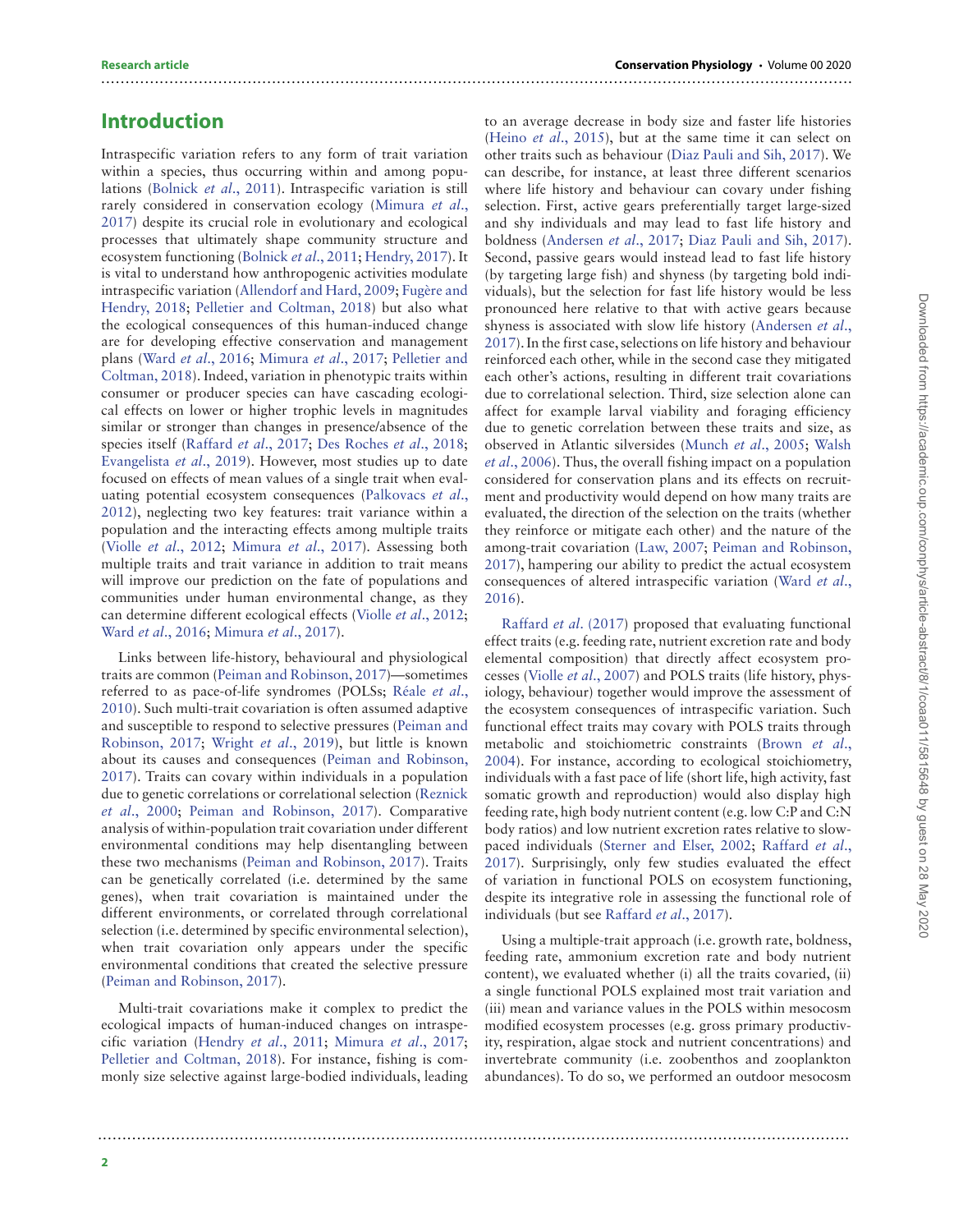## experiment with fish (Japanese medaka, Oryzias latipes) originating from two lines that differed in life-history strategy in response to size-dependent selection (Renneville et al., [2020\). Specifically, selection for small vs. large body size](#page-12-13) generated two medaka populations with early maturation vs. late maturation, which resembled the life histories presented by fished and non-fished natural populations, respectively (Heino et al[., 2015\)](#page-11-7). In addition to size-selective fishing mortality, wild fish populations also face human-induced changes in resource availability through changes in bottom-up (i.e. increased nutrients; Hays et al[., 2005\)](#page-11-11) or top-down forces (e.g. increased predation or fishing; [Heino and Godø, 2002\)](#page-11-12). We mimicked changes in resource availability, by exposing medaka to two levels of both light intensity and interspecific competition, which increased (competitor absence and

high light) or decreased (competitor presence and low light) resource availability (Taylor et al[., 2015;](#page-12-14) Závorka et al., [2017\). We assessed whether the selected populations with](#page-12-15) contrasted life histories exposed to different resource availability differed in both among-trait covariation and mean values of the functional POLS. To gain insights on the causal mechanism of such covariation (genetic correlation vs. correlational selection), we compared the patterns of trait covariation within each population among the different environmental conditions [\(Peiman and Robinson, 2017\)](#page-12-5). Finally, mean and variance values of the functional syndrome were used to evaluate how intraspecific variation in multiple traits affects the ecosystem (Violle et al[., 2012;](#page-12-4) [Mimura](#page-11-1) et al., 2017).

We expected covariation among behavioural traits, growth rate and stoichiometric traits and that a single functional POLS would explain most of the trait variation. Within each (fast and slow life history) population, we anticipated trait covariation to be maintained under different environments and hence be due to genetic correlation (Walsh et al[., 2006;](#page-12-10) [Peiman and Robinson, 2017\)](#page-12-5). Individuals with fast life history would present fast functional POLS [\(Sterner and Elser, 2002;](#page-12-12) [Raffard](#page-12-2) et al., 2017) and exert weaker bottom-up regulation through reduced released of nutrients, but stronger top-down regulation due to their increased rate of prey consumption [\(El-Sabaawi](#page-11-13) et al., 2016; Leal et al[., 2017;](#page-11-14) Raffard et al., [2017\). Finally, we hypothesized that fish presenting large](#page-12-2) among-individual variance in POLS would impose more or stronger ecological effects in their mesocosms driven for instance by increase functional diversity and/or increase interspecific interactions, relative to fish with small differences among them [\(Bolnick](#page-11-0) et al., 2011; [Mimura](#page-11-1) et al., 2017).

# **Material and methods**

## **Model species**

In the laboratory, two lines of medaka were created differing in size and maturation for 10 generations (see details in [Renneville](#page-12-13) et al., 2020). Two lines (hereafter referred to as populations) were selected for either a large or small body size at 75 days post-hatch. We did not use the control line here (i.e.

size-independent selection) because our aim was to assess the multi-trait response of populations with opposite life histories. After seven generations of selection, mature individuals from the fast life-history population were 5.5% shorter in standard length at 75 days post-hatch and presented three times higher odds of being mature than those from the slow life-history population [\(Renneville](#page-12-13) et al., 2020). Ninety-six mature medaka (sex ratio 1:1, four fish per mesocosm; 0.01 fish/L) of similar body size (mean  $\pm$  SD = 23.2  $\pm$  1.1 mm) from the 11th generation were randomly selected, measured for initial standard length (SL<sub>i</sub>  $\pm$  1 mm), weighed (W<sub>i</sub>  $\pm$  0.001 g) and individually marked after anaesthesia (MS-222) with visible implant elastomer (VIE; Northwest Marine Technology, USA) and then transferred to experimental mesocosms in August 2017.

## **Mesocosm experimental design**

We used a full-factorial design in which we crossed population life history (fast vs. slow), light intensity (high vs. low) and interspecific competition (present vs. absent). Light intensity was manipulated using shade nets with different mesh sizes that allowed the passage of 92% (high light intensity) and 70% of ambient light (low light intensity) and protected each mesocosm from allochthonous inputs. We used ninespine sticklebacks Pungitius pungitius as competitor species (mean  $\pm$  SD = 40.83  $\pm$  1.2 cm SL) due to their diet preferences [for zooplankton and benthic invertebrates \(Gross and](#page-11-15) Anderson, 1984) being similar to medaka's (Edeline et al., [2016\). Nine-spine sticklebacks did not predate on adult](#page-11-16) medaka. Each treatment combination was replicated three times ( $n = 24$  mesocosms) and was randomly assigned to a mesocosm following a block design  $(n = 2$  blocks).

In April 2017, 24 outdoor mesocosms (500 L, 0.8 m deep, 1.0 m diameter) were installed at the platform PLANAQUA of the CEREEP Ecotron Ile-De-France and were simultaneously filled with 100 L dechlorinated tap water and 300 L of prefiltered oligotrophic water from a local pond. They were supplied with 2 L of a highly concentrated and homogenized zooplankton mixture (Copepoda and Cladocera), a 2-L sediment mixture (including benthic invertebrates) collected locally, and enriched with 2 mL of a liquid mixture of  $KH_2PO_4$  and  $NaNO_3$  to enhance primary production [\(Supplementary Information A\)](https://academic.oup.com/conphys/article-lookup/doi/10.1093/conphys/coaa011#supplementary-data). Each mesocosm was then given 4 months to mature before fish were introduced.

The experiment started on 7 August when the four fish were introduced into the mesocosms. At the end of experiment (6 weeks later), relevant ecosystem processes and invertebrate abundances were quantified in each mesocosm. Immediately afterwards, medaka were recaptured ( $n = 94$ ) and measured for different traits.

#### **Medaka trait measurements**

..........................................................................................................................................................

Individual absolute growth rate of marked medaka (AGR; mg week<sup>-1</sup>) was calculated using  $(W_f - W_i)/t$ , where  $W_f$  and  $W_i$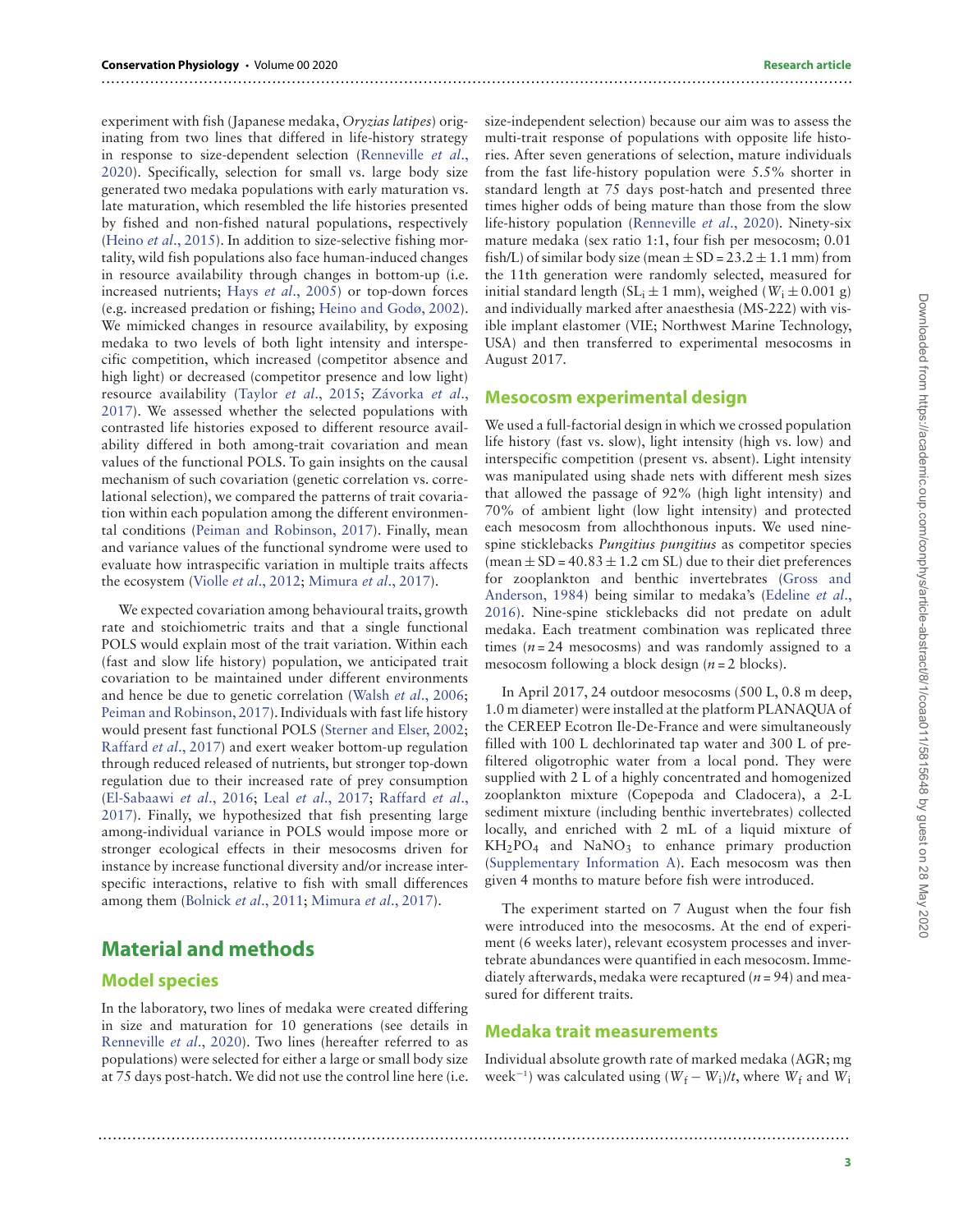are the final and initial weight of fish, respectively, and  $t$  is the duration of the experiment (i.e. 6 weeks).

Boldness was estimated from behavioural trials. Variation in the bold/shy continuum refers to an individual's reaction to a threat situation (Réale et al[., 2007\)](#page-12-16), and individuals that sit in the bold extreme of this continuum usually present reduced survival in many animals [\(Smith and Blumstein, 2008\)](#page-12-17). Here, boldness was the difference between the squared-rooted total time of the behavioural test (i.e. 360 s) and the squaredrooted time spent freezing. Behavioural trials were performed the week before and the week after the mesocosm experiment under controlled laboratory conditions where fish were housed individually in 1-L tanks. Overnight acclimation was allowed before the behavioural assessment. Total time freezing (immobile) after a threat (i.e. netted out of the water for 30 seconds) for 6 min was quantified. The same procedure was replicated the next day so that we used four measurements of boldness per individual (two before and two after the experiment) to estimate behaviour repeatability.

Feeding rate was measured 5 h after boldness trials. Specifically, each fish received three pellets of fish food (Novo GranoMix, JBL) and was observed for 6 min. The total amount of bites per minute was used as a proxy for feeding rate (bites min−1). Fish never ate a whole pellet in a single bite. The same procedure was repeated the following day, after fish were starved overnight in order to obtain comparable willingness to feed. As with boldness, we had in total four measurements of feeding rate.

Ammonium excretion rate was quantified immediately after the fish were recaptured from the mesocosms. Specifically, each fish was individually incubated for 40 min in a 1-L plastic bag containing 0.5 L of spring water. Filtered water samples (200 mL) were analysed for ammonium concentration [\(Supplementary Information A\)](https://academic.oup.com/conphys/article-lookup/doi/10.1093/conphys/coaa011#supplementary-data). Individual excretion rates (μg ind.<sup>-1</sup> h<sup>-1</sup>) were calculated following Vanni *et al.* (2002) and corrected for body mass [\(Torres and Vanni, 2007\)](#page-12-18). These mass-normalized excretion rates were used for further analyses (hereafter referred to as excretion rate, μg  $g^{-3/4}$  h<sup>-1</sup>; [Supplementary Information A\)](https://academic.oup.com/conphys/article-lookup/doi/10.1093/conphys/coaa011#supplementary-data).

To quantify body nutrient content (C:N and C:P body ratios), all individuals were euthanized with a lethal concentration of MS222, gut removed and frozen in liquid nitrogen. Samples were freeze-dried, grounded into a homogeneous powder and analysed for C, N and P composition. For each fish, body nutrient percentages (%C, %N and %P) of dry mass were quantified [\(Supplementary Information A\)](https://academic.oup.com/conphys/article-lookup/doi/10.1093/conphys/coaa011#supplementary-data) and were then used to calculate molar ratios for C:N and C:P.

## **Ecosystem variables**

All ecosystem variables were measured at the end of the experiment before the fish were removed. Daily community respiration  $(CR_{24})$  and gross primary productivity (GPP) were quantified using diurnal changes in dissolved oxygen concentration

(measured with EXO2 YSI multi-parameter probe) following [Harmon](#page-11-17) et al. (2009; [Supplementary Information A\)](https://academic.oup.com/conphys/article-lookup/doi/10.1093/conphys/coaa011#supplementary-data).

Pelagic and benthic algae stocks were estimated in situ using chlorophyll-a concentration. Pelagic chlorophyll-a ( $\mu$ g L<sup>-1</sup>) was measured with a multi-parameter probe (EXO2 YSI) placed in the water column. Benthic chlorophyll-a (μg cm<sup>-2</sup>) was measured on three tiles (20 × 20 cm) placed in each mesocosm at the start of the experiment and using a spectrometer (BenthoTorch probe, bbe Moldaenke).

Nutrient concentrations ( $\mu$ g L<sup>-1</sup>) in the water column (i.e. ammonium and soluble reactive phosphorus, referred to as N and SRP, respectively) were quantified after filtering 200 mL of water onto a Whatman GF/C filter (1.2 μm pore size). N was quantified using the same protocol as for fish ammonium excretion rate. SRP was quantified with the ammonium molybdate method.

Sediment nutrient content (C:P and C:N ratios) was obtained by collecting with a hand-net a 10-mL sample of organic matter settled at the bottom of each mesocosm in three different locations equidistant to each other and distant at least by 0.25 cm from the walls of the tank (total 30 mL mesocosm−1). Samples were stored at −20◦C until being freeze-dried and grounded to a homogeneous powder. C:N and C:P ratios were obtained following the same procedure as with fish body nutrient content.

Zooplankton was sampled by filtering 4 L of water collected from two locations through a 250-μm sieve. Samples were preserved in 70% ethanol and stored-refrigerated, and organisms were counted and identified to the lowest possible taxon (family or order), including Copepoda (i.e. Cyclopidae and Calanidae) and Cladocera (i.e. Bosminidae).

Zoobenthos community was obtained by collecting the sediment in two transects (96 cm  $\times$  12.5 cm) with a hand net. These were homogenized and represented 0.24 m<sup>2</sup> of the bottom of each mesocosm. Samples were then preserved in 100-mL pots and processed as above. They were mainly composed of Chironomidae larvae, Planorbidae, Corbiculidae, Hydrachnidia, Nematoda and Ostracoda.

#### **Statistical analysis**

All statistical analyses were performed using R software (version 3.5.0; [R Core Team, 2018\)](#page-12-19).

#### a. Behavioural repeatability

..........................................................................................................................................................

For boldness and feeding rate, adjusted repeatability  $(R_{\text{adi}})$ between measurements  $(n = 4)$  and confidence intervals (BCI) were estimated with Gaussian univariate mixed effect models, with fish identity as random effect and with the time of testing (before or after mesocosm experiment), sex and body weight included as fixed effects (R package MCMCglmm version 2.29; [Hadfield, 2010\)](#page-11-18) following Dingemanse and Dochtermann (2013; [Supplementary Information A\).](#page-11-19)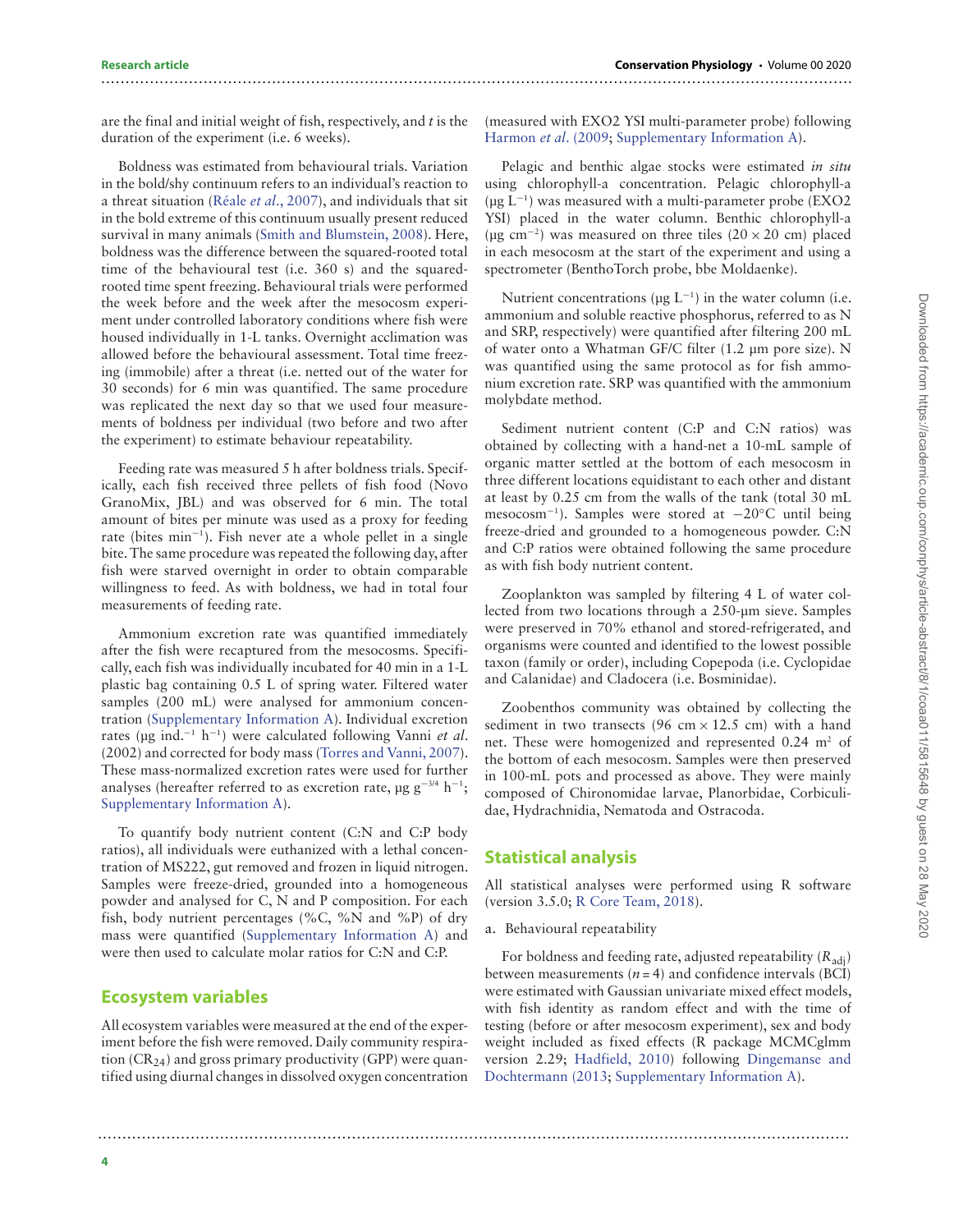#### a. Among-trait covariation

Covariation among fish traits (i.e. AGR, boldness, feeding rate, excretion rate, C:N and C:P body ratios) was assessed from the complete pooled data set with multivariate pairwise variance-covariance matrices and associated correlation coefficients. In addition, in order to gain insights on whether traits covary due to genetic correlation or correlational selection, we assessed the patterns of amongtrait covariation within each size-selected population (fast and slow life history) at the different environmental treatments and sexes with variance–covariance matrices (I) for each single data set. Following Houslay et al. [\(2018\), we calculated 'difference matrices' \(](#page-11-20)D) between pairs of variance–covariance matrices (I) by subtracting one matrix from another. We estimated differences between populations ( $D$  fast life history vs. slow life history). In addition, for each population, we compared within-population difference between competition intensity D presence vs. absence competitor = I<br>competitor present  $-I$  competitor absent), light intensity competitor absent), light intensity ( $D$  high light vs. low light) and sex ( $D$  male vs. female), resulting in the evaluation of three differences matrices per population (six in total). Identical I matrices will result in D matrices with all elements equal to zero and hence no significant difference in among-trait covariation between treatments, indicating trait covariation is non-plastic, which can hint that it is due to genetic correlation [\(Peiman and Robinson, 2017\)](#page-12-5). Parametric bootstrapping (5000 simulations with R package boot; [Canty and Ripley, 2019\)](#page-11-21) was used to estimate 95% confidence intervals around each element of the D matrices [\(Houslay](#page-11-20) et al., 2018). All traits were divided by their global standard deviation prior to analysis, putting each type of trait on a common scale, but conserving any differences across contexts [\(Houslay](#page-11-20) et al., 2018). In addition, multi-variate mixed effects models (with mesocosm identity as random effect) were performed to disentangle among-individual and [among-mesocosm covariation among traits \(Supplementary](https://academic.oup.com/conphys/article-lookup/doi/10.1093/conphys/coaa011#supplementary-data) Information B). Results showed that all significant covariations among traits occurred among individuals, while no significant trait covariation occurred among mesocosms. Therefore, we may interpret that any among-trait covariation observed was mainly driven by among-individual covariation and hence represent syndromes [\(Dingemanse](#page-11-22) et al., 2012).

#### b. Presence of functional POLSs

We performed a principal component analysis to assess the presence of a single POLS, i.e. whether a single major axis of variation could explain most (i.e. *>* 50%) of the individual variation among fish traits. We used the PCA function in R package FactoMineR (version 1.41; Lê et al[., 2008\)](#page-11-23) which computes loadings of the traits and also allows to test for Pear[son correlation between each trait and the PC axes \(Husson](#page-11-24) et al., 2011). Then, we assessed the effect of sex, population life history, light intensity and interspecific competition on each PC axis comparing mean values of the individual scores on each PC axis (i.e. functional POLSs) with  $\nu$ -test. Significant differences between a treatment level and the overall mean of

the PC scores were indicated by absolute  $\nu$ -test values larger than 1.96 (Lê et al[., 2008\)](#page-11-23). Data were scaled to unit variance. Only behavioural measurements (boldness and feeding rate) taken at the end of the mesocosm experiment  $(n=2)$ per behaviour) were averaged and used, to ensure all traits [compared were measured at the same time \(Dingemanse and](#page-11-19) Dochtermann, 2013; [Supplementary Information B\)](https://academic.oup.com/conphys/article-lookup/doi/10.1093/conphys/coaa011#supplementary-data). Boldness and feeding rate were square-root-transformed to nor-malize their distributions [\(Husson](#page-11-24) et al., 2011). Importantly, the use of a PCA framework allowed us to extract fish PC scores that were subsequently used to test the effect of functional POLS (i.e. mean and variance) on ecosystem variables.

#### c. Effect of POLSs on ecosystem

..........................................................................................................................................................

In order to evaluate how intraspecific variation in multiple traits affected the mesocosm ecosystem, we extracted most of the trait variation and tested its effect on ecosystem variables. The first two principal components (PC 1, PC 2) of the PCA were chosen for further analyses, as their eigenvalues were larger than 1 [\(Jackson, 1993\)](#page-11-25). Individual fish scores on PC 1 and PC 2, which represented two independent functional POLSs (see Results section), were extracted. For each mesocosm, we calculated mean and variance of these PC scores (POLSs) and they were included as predictors in mixed effects models (with design block as random factor; R package lme4 version 1.1–17; Bates et al[., 2015\)](#page-11-26) to test their effects on invertebrate abundances and ecosystem processes (one mixed effects model per ecological variable). Ecosystem processes and invertebrate abundances were modelled with Gaussian distribution and negative binomial error distributions, respectively. Pelagic algal stock was natural log-transformed to fulfil model requirements. Benthic algal stock included mesocosm identity as additional random factor controlling for multiple measurements. P values adjusted for false discovery rate were estimated (FDR-adj-P) to avoid type I errors due to multiple comparisons [\(Benjamini and Hochberg, 1995\)](#page-11-27). To avoid multi-collinearity, only mean PC 2 and variance in PC 1 and PC 2 were included as predictors due to significant correlation between mean PC 1 and variance in PC 1 and PC 2 [\(Fig. S.D.1\)](https://academic.oup.com/conphys/article-lookup/doi/10.1093/conphys/coaa011#supplementary-data).

## **Results**

..........................................................................................................................................................

All traits were highly variable between individuals [\(Fig. S.C.1\)](https://academic.oup.com/conphys/article-lookup/doi/10.1093/conphys/coaa011#supplementary-data). Boldness and feeding rate were moderately repeatable when considering all the trials (boldness:  $R_{\text{adj}} = 0.29$  [BCI = 0.19– 0.41]; feeding rate:  $R_{\text{adj}} = 0.20$  [BCI = 0.10–0.32]).

### **Among-trait covariation**

The evaluation of among-trait covariation highlighted significant covariation among behaviours, stoichiometric traits and absolute growth rate (AGR). Specifically, boldness was negatively correlated with growth, and C:N and C:P body ratios [\(Table 1\)](#page-5-0). There was a non-significant trend for a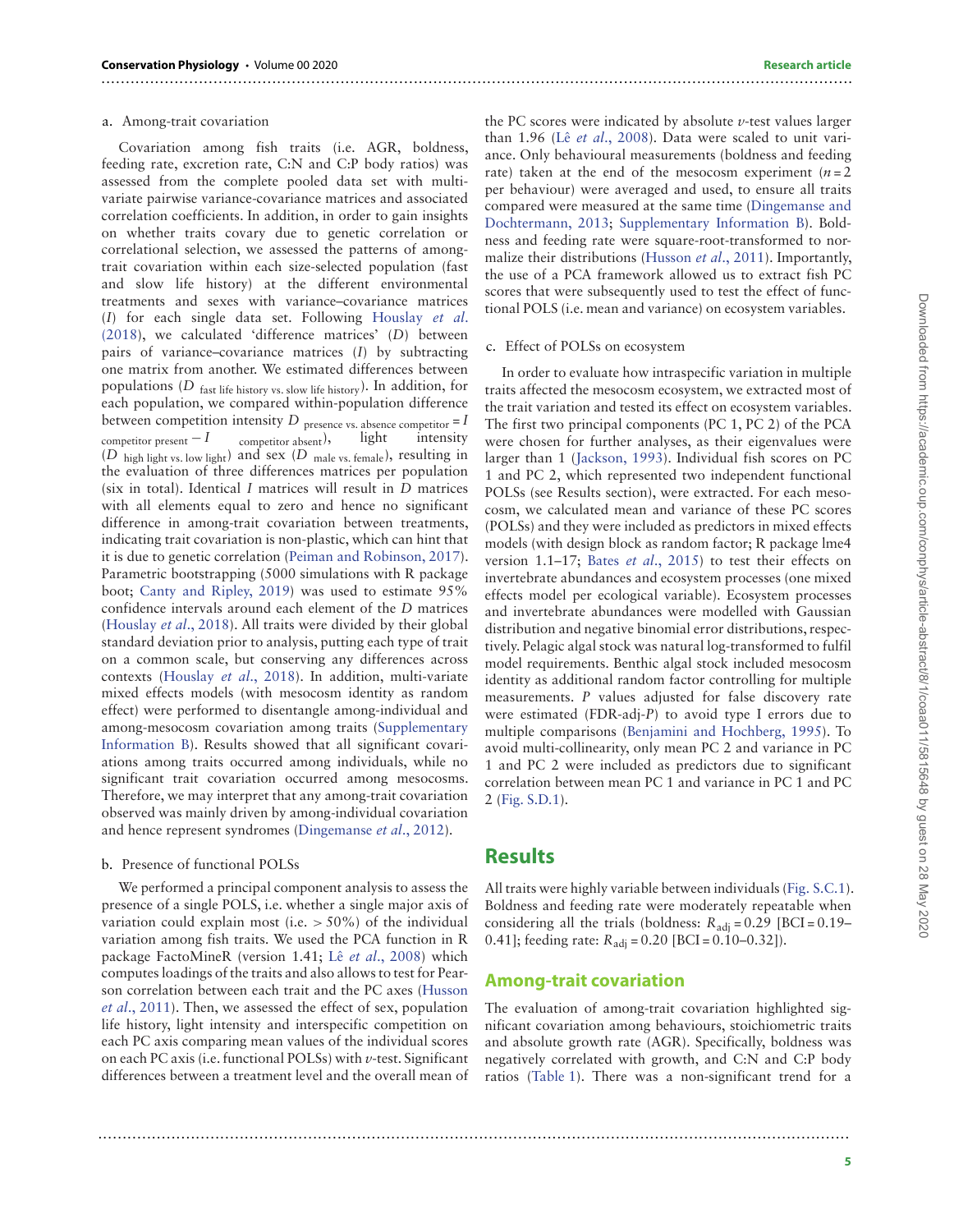| search article |  |
|----------------|--|
|                |  |

positive correlation between boldness and feeding rate, while non-significant negative correlation tended to occur between boldness and excretion rate [\(Table 1,](#page-5-0) [Fig. S.C.1\)](https://academic.oup.com/conphys/article-lookup/doi/10.1093/conphys/coaa011#supplementary-data).

Difference matrix evaluation showed no significant differences in the variance–covariance structures within populations due to differences in competition and light treatments [\(Fig. 1;](#page-6-0) [Table S.C.1\)](https://academic.oup.com/conphys/article-lookup/doi/10.1093/conphys/coaa011#supplementary-data). However, there were betweenpopulation differences and sex-dependent differences within populations [\(Fig. S.C.2;](https://academic.oup.com/conphys/article-lookup/doi/10.1093/conphys/coaa011#supplementary-data) [Table S.C.2\)](https://academic.oup.com/conphys/article-lookup/doi/10.1093/conphys/coaa011#supplementary-data), particularly within the slow life-history population [\(Table S.C.1f\)](https://academic.oup.com/conphys/article-lookup/doi/10.1093/conphys/coaa011#supplementary-data). Fast life-history populations presented higher boldness variance, while slow life-history populations showed higher growth variance and higher covariation of C:N with excretion rate and AGR. Within the two populations, females presented a lower boldness-AGR covariation and a higher growth variation relative to males [\(Fig. 1c](#page-6-0) and [Table S.C.1\)](https://academic.oup.com/conphys/article-lookup/doi/10.1093/conphys/coaa011#supplementary-data). Within the slow life-history population, females also presented an increase in both AGR-C:N and AGR-excretion rate covariations, as well as an increase in covariation of excretion rate with feeding rate, C:P and C:N [\(Fig. 1d](#page-6-0) and [Table S.C.1\)](https://academic.oup.com/conphys/article-lookup/doi/10.1093/conphys/coaa011#supplementary-data). However, differences between populations represented 4 out of 21 pairwise trait comparisons (20%) and the sexual differences represented 2 and 7 out of 21 elements (9 and 33% of changes), for fast and slow life history, respectively.

## **Variation within two independent POLSs**

Stoichiometric traits were strongly linked to behaviour and life-history traits, thus confirming trait covariation results from the among-trait covariation evaluation. In addition, most trait variation was synthesized into two independent functional POLSs. Specifically, the first syndrome (PC 1) was positively associated with AGR and C:P and C:N body ratios, but negatively associated with boldness [\(Table 2\)](#page-6-1), as also seen in the trait covariation evaluation. The second syndrome (PC 2) was positively associated with feeding rate and C:N body ratio and negatively associated with excretion rate [\(Table 2\)](#page-6-1).

Sex explained 21% of the total variance in PC 1, while population life history and light intensity explained 6 and 5% of it, respectively [\(Table S.D.1,](https://academic.oup.com/conphys/article-lookup/doi/10.1093/conphys/coaa011#supplementary-data) [Fig. 2\)](#page-7-0). Specifically, females and fish from the fast life-history population, as well as fish exposed to low light intensity, on average grew faster, had higher C:P and C:N body ratios and displayed lower level of boldness relative to males ( $\eta^2 = 0.21$ , v-test = 4.27, P < 0.001; [Fig. 2a\)](#page-7-0), fish from the slow life-history population ( $\eta^2$  = 0.06;  $v$ -test = 2.26,  $P = 0.023$ ; [Fig. 2b\)](#page-7-0) and fish exposed to high light intensity ( $\eta^2 = 0.05$ , v-test = -2.06, P = 0.038; [Fig. 2c\)](#page-7-0), respectively. The presence of a competitor explained 7 and 9% of the total variance in PC 1 and PC 2, respectively [\(Fig. 2d;](#page-7-0) [Table S.D.1\)](https://academic.oup.com/conphys/article-lookup/doi/10.1093/conphys/coaa011#supplementary-data). Within the first syndrome, individuals exposed to a competitor had slower AGR and lower C:P and C:N body ratios, but higher boldness relative to those not exposed to interspecific competition (PC 1:  $\eta^2 = 0.07$ , v-test = -2.39,  $P = 0.016$ ). Within the second syndrome, interspecific competition was associated with low excretion rate, but high C:N body ratio and feeding rate (PC 2:  $\eta^2 = 0.09$ , v-test = 2.77,

Table 1: Variance-covariance matrix (i) for the complete pooled data set

|                                                                                                                                                                                                                         | AGR                  | Excretion rate       | $\ddot{\ddot{\zeta}}$ | Ĵ                   | <b>Boldness</b>                | Feeding rate           |
|-------------------------------------------------------------------------------------------------------------------------------------------------------------------------------------------------------------------------|----------------------|----------------------|-----------------------|---------------------|--------------------------------|------------------------|
| <b>AGR</b>                                                                                                                                                                                                              | 1.02(0.69, 1.32)     | $0.13(-0.08, 0.34)$  | $0.18(-0.08, 0.44)$   | 0.21 (0.01, 0.43)   | $-0.43$ ( $-0.58$ ,<br>$-0.28$ | $-0.03$ $(-0.25, 0.2)$ |
| <b>Excretion rate</b>                                                                                                                                                                                                   | $0.13(-0.08, 0.35)$  | 1.01(0.66, 1.34)     | $-0.13(-0.3, 0.04)$   | $0 (-0.22, 0.2)$    | $-0.17(-0.37, 0.04)$           | $-0.05(-0.29, 0.16)$   |
| $\ddot{\tilde{c}}$                                                                                                                                                                                                      | $0.18 (-0.08, 0.44)$ | $-0.13(-0.3, 0.07)$  | 1.01(0.5, 1.49)       | 0.22(0.02, 0.45)    | $-0.25(-0.43,-0.09)$           | $0.13$ $(-0.04, 0.3)$  |
| م.<br>ت                                                                                                                                                                                                                 | $0.21 (-0.02, 0.44)$ | $0(-0.2, 0.21)$      | 0.21(0.02, 0.45)      | 0.96(0.59, 1.34)    | $-0.18(-0.37, 0)$              | $0.14(-0.04, 0.32)$    |
| <b>Boldness</b>                                                                                                                                                                                                         | $-0.44(-0.65,-0.23)$ | $-0.18(-0.4, 0.04)$  | $-0.25(-0.41,-0.09)$  | $-0.18(-0.35, 0)$   | 1.02(0.72, 1.28)               | $0.21\,(-0.02,\,0.41)$ |
| Feeding rate                                                                                                                                                                                                            | $-0.03(-0.27, 0.2)$  | $-0.05(-0.27, 0.18)$ | $0.13(-0.04, 0.31)$   | $0.14 (-0.04, 0.3)$ | $0.21(-0.03, 0.44)$            | 1.02(0.79, 1.23)       |
| Diagonal shows trait variances, with between-trait covariances below and the corresponding correlation coefficients above. Brackets contain 95% confidence intervals. Estimates are pairwise covariance and correlation |                      |                      |                       |                     |                                |                        |

Diagonal shows trait variances, with between-trait covariances below and the corresponding correlation coefficients above. Brackets contain 95% confidence intervals. Estimates are pairwise covariance and correlation Pearson estimates, and confidence intervals are estimated from parametric bootstrapping (5000 simulations). Bold marks significant 95% confidence intervals (i.e. do not overlap with zero), while those that only overlap

Pearson estimates, and confidence intervals are estimated from parametric bootstrapping (5000 simulations). Bold marks significant 95% confidence intervals (i.e. do not overlap with zero), while those that only overlap

with zero by 0.05 are in italics

<span id="page-5-0"></span>with zero by 0.05 are in italics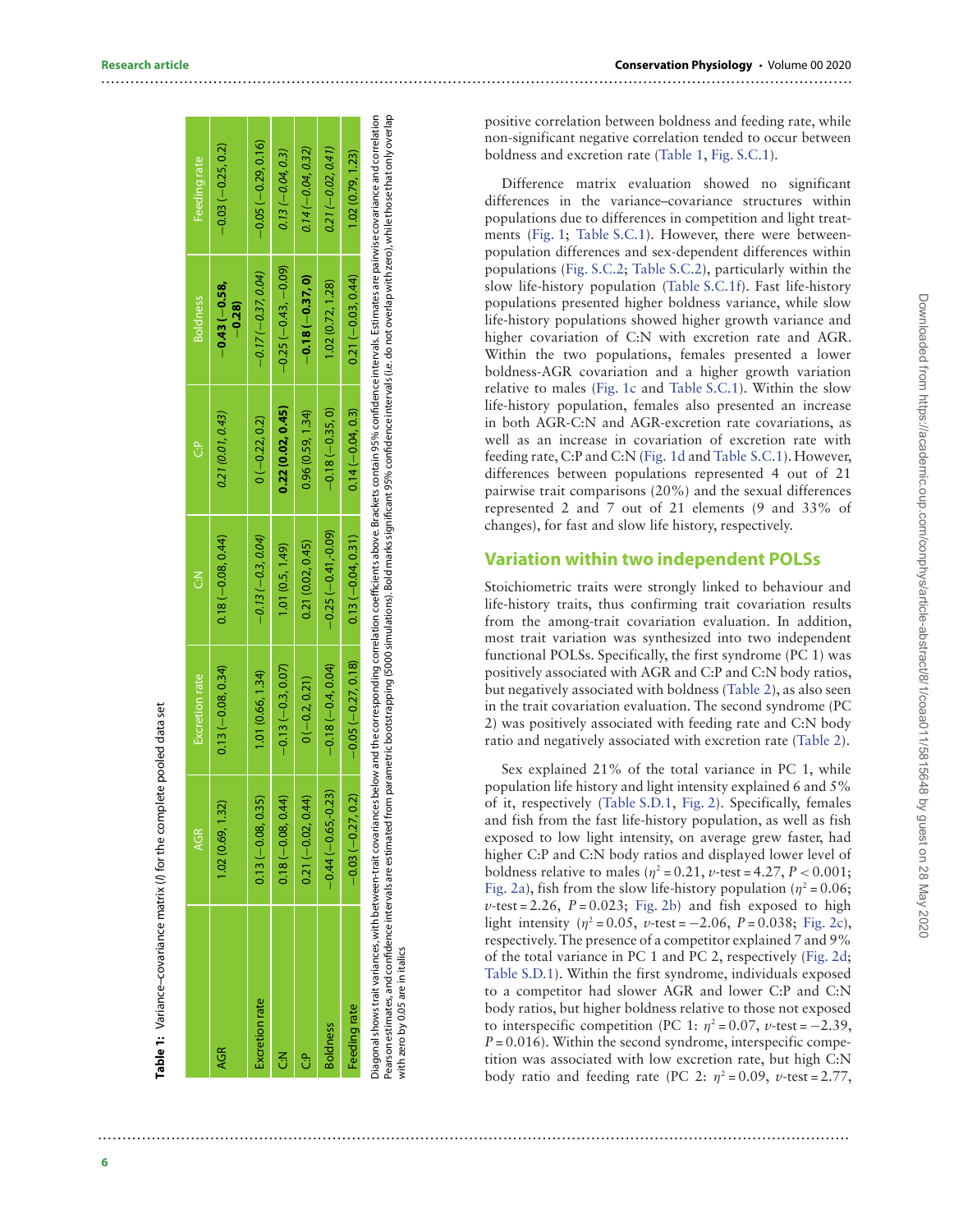|                     | a) Fast LH in comp. pre. vs. abs. | b) Fast LH in high vs. low light                                           | c) Fast LH in males vs. females                                             | d) Slow LH in comp. pre. vs. abs.      | e) Slow LH in high vs. low light       | f) Slow LH in males vs. females |
|---------------------|-----------------------------------|----------------------------------------------------------------------------|-----------------------------------------------------------------------------|----------------------------------------|----------------------------------------|---------------------------------|
| Feed, Feed          | $\frac{1}{2}$                     | $\frac{1}{2}$                                                              | $-$                                                                         | $- +$                                  | $-$                                    | $- -$                           |
| Exc. Feed-          | $-$                               | $-$                                                                        | $-$                                                                         | $-$                                    | -                                      | $\overline{\phantom{a}}$        |
| Exc, Exc            |                                   |                                                                            |                                                                             |                                        |                                        |                                 |
| Exc, CP<br>Exc, CN- | $-$                               | $-$                                                                        | $-$                                                                         | $-$                                    | $-$                                    |                                 |
|                     | $-$                               | $-$                                                                        | $-$                                                                         | $-0-$                                  | -0-                                    |                                 |
| Exc, Bold           |                                   | $-$                                                                        | --                                                                          | $-0-$                                  | $-$                                    | $-0-$                           |
| CP, Feed            | --                                | $-$                                                                        | -0-                                                                         | $-0-$                                  | --                                     | --                              |
| comparison          | CP, CP                            |                                                                            |                                                                             |                                        | -                                      |                                 |
| CP, Bold-           |                                   |                                                                            | --                                                                          | -0-                                    | $-0-$                                  |                                 |
|                     | $-$                               | -                                                                          |                                                                             | $-0-$                                  | $-0$                                   | $-$                             |
| CN, Feed            | $-$                               | $-$                                                                        | $-$                                                                         |                                        |                                        | -0-                             |
|                     | CN, CP<br>$-$                     | -                                                                          | $-$                                                                         |                                        |                                        |                                 |
| pairwise            | CN, CN-                           |                                                                            |                                                                             |                                        |                                        |                                 |
| CN, Bold            | $-$                               |                                                                            | -                                                                           | $-$                                    | $-0-$                                  | $-$                             |
| Trait<br>Bold, Feed | --                                |                                                                            |                                                                             | --                                     | --                                     | ÷                               |
| Bold, Bold -        | --                                |                                                                            | $-0-$                                                                       | -0-                                    | -0-                                    |                                 |
| AGR, Feed-          | $-0-$                             | -0-<br>$-0-$<br>$-$<br>$-0-$<br>$-0-$<br>$-0-$<br>$\overline{\phantom{a}}$ |                                                                             |                                        |                                        |                                 |
| AGR, Exc-           |                                   |                                                                            |                                                                             |                                        |                                        |                                 |
| AGR, CP-            |                                   |                                                                            |                                                                             |                                        |                                        |                                 |
| AGR, CN-            |                                   |                                                                            |                                                                             |                                        |                                        |                                 |
| AGR, Bold-          | $-$                               |                                                                            |                                                                             |                                        |                                        |                                 |
| AGR, AGR-           | $\rightarrow$                     | ÷                                                                          |                                                                             |                                        |                                        |                                 |
|                     | $-2$<br>$\overline{2}$<br>$\circ$ | $-2$<br>$\mathbf{0}$<br>$\overline{2}$                                     | $\overline{2}$<br>$-2$<br>$\mathbf{0}$<br>Covariance (Estimate +/- 95% Cls) | $-2$<br>$\overline{2}$<br>$\mathbf{0}$ | $-2$<br>$\overline{2}$<br>$\mathbf{0}$ | $-2$<br>$\overline{2}$<br>0     |

<span id="page-6-0"></span>**Figure 1:** Difference in trait variance–covariance (estimates ±95% CI) comparing the fast life-history population (**a**–**c**) and the slow life-history population (**d–f**) within the different contexts: (a, d) presence and absence of a competitor, (c, e) high and low light intensities and (e, f) males and females. Significant differences are in black. AGR = absolute growth rate, Bold = boldness, CN = C:N body ratio, CP = C:P body ratio, Exc = ammonium excretion rate and Feed = feeding rate

<span id="page-6-1"></span>**Table 2:** Loadings, correlation coefficient (r) of each variable with the PC and P values obtained from the principal component analysis (PCA) for the first two principal components: PC 1, PC 2

|                            | PC <sub>1</sub> |         |         | PC <sub>2</sub> |         |         |  |
|----------------------------|-----------------|---------|---------|-----------------|---------|---------|--|
|                            | Loadings        |         | P       | Loadings        |         | P       |  |
| <b>AGR</b>                 | 0.56            | 0.75    | < 0.001 | $-0.10$         | $-0.12$ | 0.273   |  |
| C: P                       | 0.39            | 0.52    | < 0.001 | 0.37            | 0.42    | < 0.001 |  |
| C: N                       | 0.39            | 0.52    | < 0.001 | 0.44            | 0.51    | < 0.001 |  |
| <b>Excretion rate</b>      | 0.17            | 0.22    | 0.041   | $-0.47$         | $-0.54$ | < 0.001 |  |
| <b>Boldness</b>            | $-0.59$         | $-0.78$ | < 0.001 | 0.25            | 0.29    | 0.007   |  |
| Feeding rate               | $-0.06$         | $-0.07$ | 0.500   | 0.61            | 0.70    | < 0.001 |  |
| Eigenvalues                | 1.7             |         |         | 1.3             |         |         |  |
| <b>Cumulative variance</b> | 29.5%           |         | 51.3%   |                 |         |         |  |

..........................................................................................................................................................

Eigenvalues and cumulative variance explained in each of them. Correlation coefficients above 0.5 are highlighted in bold

 $P = 0.005$ ). The presence of a competitor was thus associated with high or low C:N body ratio depending on the syndrome evaluated. The second POLS was not affected by the other treatments [\(Table S.D.1\)](https://academic.oup.com/conphys/article-lookup/doi/10.1093/conphys/coaa011#supplementary-data).

## **Effect of POLS on ecosystem variables**

Variation in the second functional POLS affected invertebrate abundances [\(Table S.E.1\)](https://academic.oup.com/conphys/article-lookup/doi/10.1093/conphys/coaa011#supplementary-data), but did not affect ecosystem processes [\(Table S.E.2\)](https://academic.oup.com/conphys/article-lookup/doi/10.1093/conphys/coaa011#supplementary-data). Mean values of PC 2 scores had a significant effect on the abundance of Cyclopidae, Bosminidae

and Planorbidae. Specifically, individuals with high feeding rate and C:N, but low excretion rate reduced Cyclopidae, Bosminidae and Planorbidae abundances [\(Table S.E.1;](https://academic.oup.com/conphys/article-lookup/doi/10.1093/conphys/coaa011#supplementary-data) [Fig. 3\)](#page-8-0). In addition, variance (among-individual variance within a mesocosm) in PC 2 scores significantly affected Planorbidae and Hydrachnidia abundances. High variance in feeding rate, C:N and excretion rate decreased abundance of Planorbidae [\(Table S.E.1\)](https://academic.oup.com/conphys/article-lookup/doi/10.1093/conphys/coaa011#supplementary-data) and increased abundance of Hydrachnidia [\(Table S.E.1,](https://academic.oup.com/conphys/article-lookup/doi/10.1093/conphys/coaa011#supplementary-data) [Fig. S3\)](https://academic.oup.com/conphys/article-lookup/doi/10.1093/conphys/coaa011#supplementary-data). Variation in PC 1 scores did not affect invertebrate abundances [\(Table S.E.1\)](https://academic.oup.com/conphys/article-lookup/doi/10.1093/conphys/coaa011#supplementary-data) or ecosystem processes [\(Table S.E.2\)](https://academic.oup.com/conphys/article-lookup/doi/10.1093/conphys/coaa011#supplementary-data).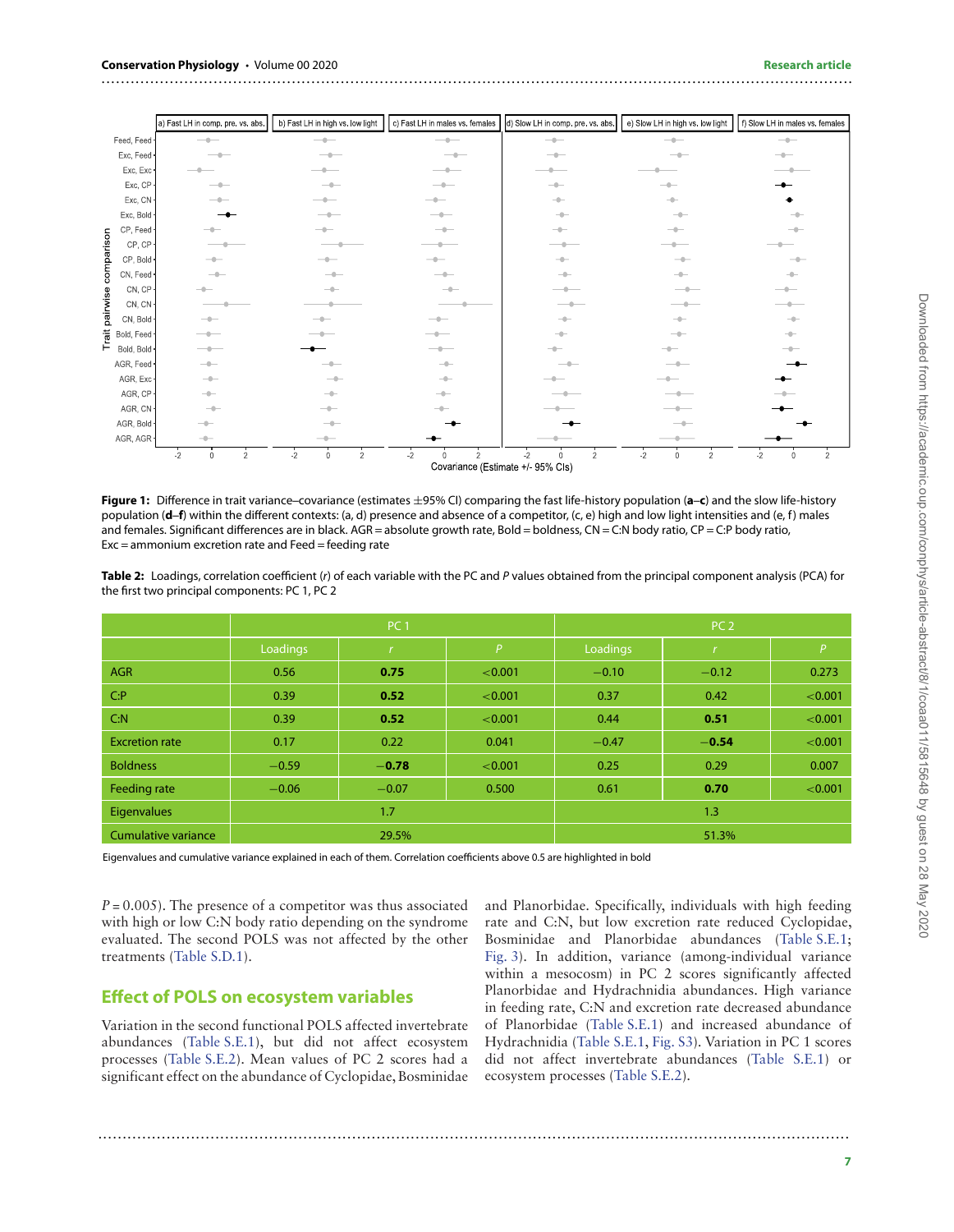

<span id="page-7-0"></span>**Figure 2:** Individual coordinates (dots) and means of each category level (squares) on the first two principal components from the PCA. Ninety-five percent of confidence ellipses around the means are drawn for each category level: (**a**) sex, (**b**) life history, (**c**) light exposure and (**d**) presence of competitor. PC 1 is positively correlated with fish AGR and C:N and C:P body ratios and negatively correlated with boldness. PC 2 is positively correlated with fish C:N body ratio and feeding rate and negatively correlated with ammonium excretion rate

# **Discussion**

Using a multi-trait approach, our results supported the idea that functional effect traits (i.e. feeding rate, excretion rate and body elemental composition) covary with somatic growth and boldness. This pattern of among-trait covariation (mainly driven by among-individual covariation rather than amongmesocosm covariation) within medaka populations presented slight differences when compared between sexes and size selection, but no differences among short-term environmental conditions. However, we found that medaka presented two

independent POLS syndromes. Mean differences in the first POLS (i.e. C:P and C:N body ratios positively correlated with growth and negatively with boldness) were mainly driven by differences between sexes and life-history strategies (fast vs. slow life-history populations) but also by interspecific competition and light intensity. Changes in mean and variance values in the second functional POLS (i.e. C:N body ratio and feeding rate negatively correlated with excretion rate) significantly affected invertebrate abundances, but not ecosystem processes.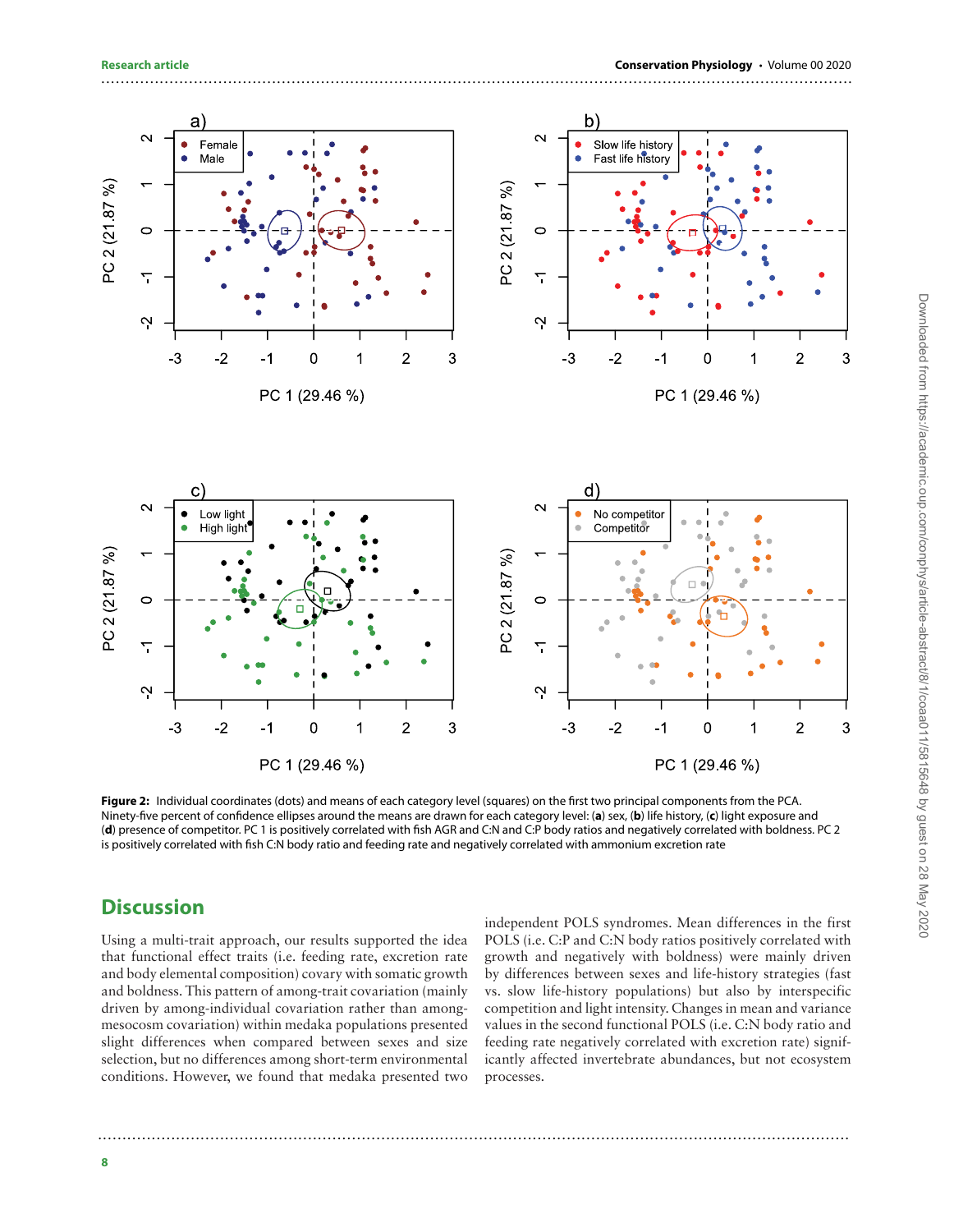

<span id="page-8-0"></span>**Figure 3:** Change in invertebrate abundances relative to mean values in medaka's second functional POLS (mean PC 2 values within mesocosms). Solid lines represent significant predicted changes

..........................................................................................................................................................

## **Presence of two functional POLSs**

Our results highlighted that multiple-trait associations were linked, forming two functional POLS. As predicted, we consistently found (using among-trait covariation and principal component analyses) that behaviour, growth rate and

stoichiometric traits were associated. Specifically, medaka growth rate was energy-driven, as suggested by the positive associations between growth rate and increased C relative to N and P (i.e. high C:N and C:P; [Sterner and George, 2000\)](#page-12-20), perhaps indicating that weight gain would be linked to higher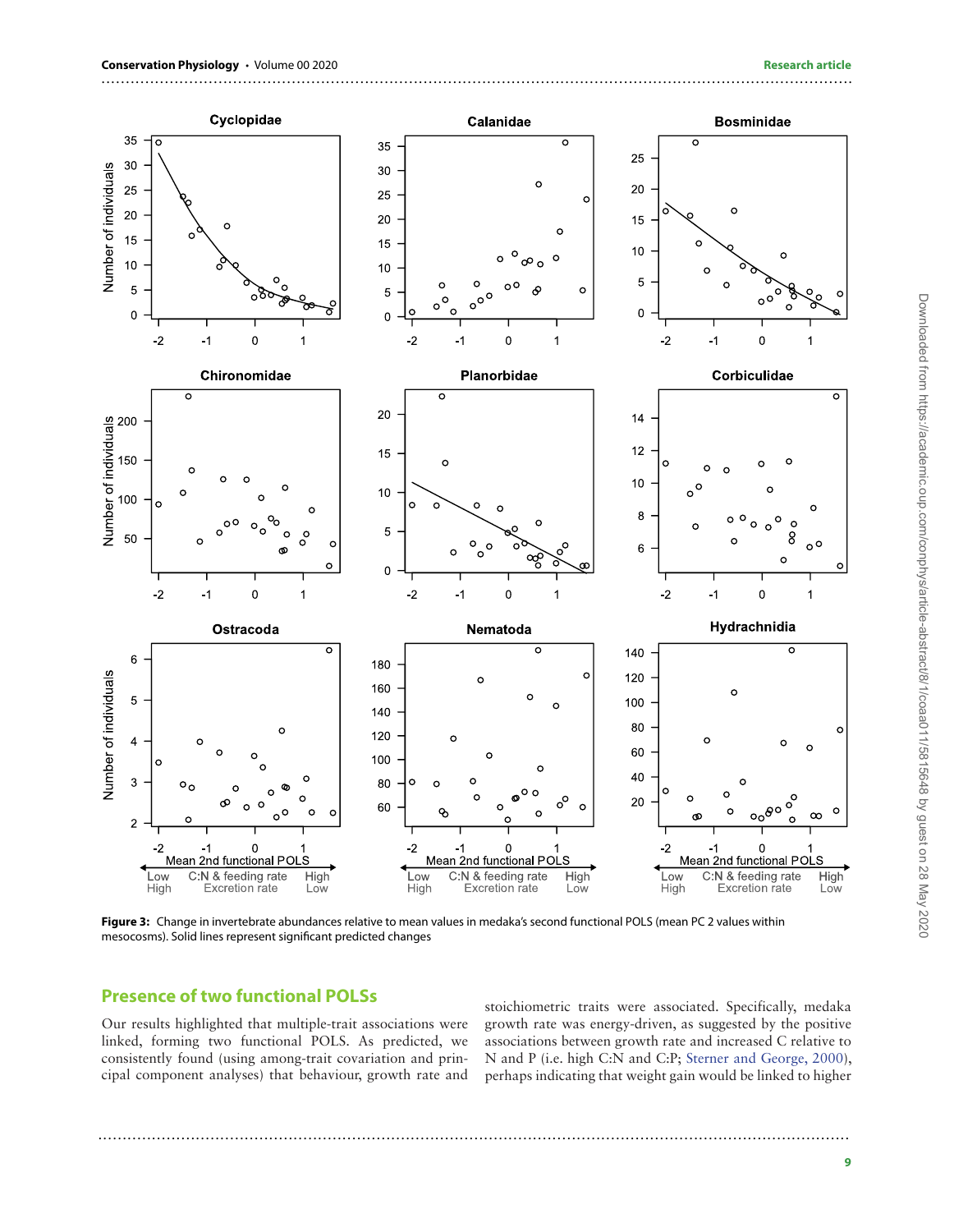investment in C-rich tissues such as fat, which is often involved in fuelling reproduction (Leal et al[., 2017\)](#page-11-14). In addition, both feeding rate and C:N body ratio were negatively correlated to ammonium excretion rate, as expected by the concept of homeostasis developed in ecological stoichiometry. Indeed, heterotroph individuals with higher nutrient demands are expected to feed more, immobilize more nutrients and [excrete less, in order to maintain fixed homeostasis \(Sterner](#page-12-12) and Elser, 2002). The negative association between growth rate and boldness observed here is expected according to the allocation energy management model from the POLS framework, where trade-offs in energy expenditure drive trait covariation [\(Montiglio](#page-11-28) et al., 2018), as also observed in earlier studies (e.g. [Adriaenssens and Johnsson, 2011](#page-10-2)[;](#page-11-29) Diaz Pauli et al., 2019).

The observed differences in the covariation pattern were mainly due to selection, rather than to differences in shortterm environmental conditions, which could be interpreted as lack of trait plasticity. The between- and within- population differences (i.e. life histories) in trait covariation were driven by long-term size selection and sex, suggesting that genetic correlation was not the cause of the trait covariation. In addition, these different covariation patterns between lifehistory strategies (populations) and sexes may indicate that trait covariation is caused by correlational selection and that survival and reproduction are driving such differences [\(Peiman](#page-12-21) et al., 2017). This contrasts with another experiment on size selection in Atlantic silversides, where the pattern of trait covariation (growth, foraging and larval viability) was due to genetic correlation [\(Munch](#page-12-9) et al., 2005; Walsh et al., [2006\). Overall, these comparative analyses remain subjective](#page-12-10) and cannot definitively conclude why the traits covary and further evaluation is needed [\(Peiman and Robinson, 2017\)](#page-12-5).

Mean differences in the first functional POLS were mainly associated with sexual differences but also with long-term (size selection induced life history; performed over 10 generations, i.e. 4 years) and short-term (environmental conditions; performed over 6 weeks) manipulations. Specifically, female medaka have higher investment in reproduction and production of eggs [\(Hasebe](#page-11-30) et al., 2016), which might explain their higher C content relative to males. Probably, this higher investment in reproduction in females relative to males, associated with C-rich tissue and higher weight gain (higher AGR), also entailed a lower investment in costly behaviours such as boldness. Higher boldness in males might be linked to their [increased courtship activities relative to females \(Sasaki and](#page-12-22) Yamahira, 2016), which in turn resulted in lower weight gain (AGR) and C content. The long-term size-selection experiment aimed at creating fast life histories also resulted in a faster functional POLS, probably due to selection for earlier maturation, in turn also favouring higher investment in reproduction, high C content, fast weight gain and low boldness (Brown et al[., 2004;](#page-11-10) Réale et al[., 2010\)](#page-12-6). Guppy populations with fast life history presented similar results when considering growth rate, but excreted more ammonium and had similar body ratios compared to slow life guppies [\(Bassar](#page-11-31) et al.,

[2010;](#page-11-31) [El-Sabaawi](#page-11-32) et al., 2015; Dalton et al[., 2017\)](#page-11-33). Thus, trait associations in fish presenting similar life-history strategies seem to be species-specific. Despite both short-term manipulations of resource availability were quite modest (introduction of a single competitor and 20% reduction in ambient light relative to reference treatment levels), we showed that they affected the mean functional POLS. Medaka were bolder and grew slower under interspecific competition and high light conditions, probably due to lower access to resources with the presence of a competitor [\(Závorka](#page-12-15) et al., 2017) and possibly due to reduced zooplankton growth limited by nutrient-poor [algal resources under high-light conditions \(Sterner](#page-12-23) et al., 1997; [Dickman](#page-11-34) et al., 2008).

..........................................................................................................................................................

..........................................................................................................................................................

Our results highlighted that selection on body size could entail responses of a broad range of traits, maybe due to correlational selection, as the different covariation patterns were driven by size selection and sex and hence probably associated with differential survival and reproduction. However, our results cannot conclusively indicate that size-selective fishing, leading to fast life history (Heino et al[., 2015\)](#page-11-7), would invariably lead to the same multiple-trait response in commercially exploited fish. Indeed, although a multi-trait response to fishing is expected (Heino et al[., 2015;](#page-11-7) Diaz Pauli and Sih, [2017\), its direction and magnitude in exploited fish would](#page-11-8) depend on how the traits are correlated and what is the overall selective pressure imposed. The selective removal of both large-sized and shy fish can exacerbate the response towards early maturation because both should lead to fast life history [\(Law, 2007;](#page-11-9) [Andersen](#page-10-1) et al., 2017). Alternatively, targeting large-sized and bold fish could attenuate the responses towards fast life history (Olsen et al[., 2012\)](#page-12-24) or selection on a single trait can affect other genetically correlated traits (Munch et al[., 2005;](#page-12-9) [Law, 2007\)](#page-11-9). Therefore, more studies on multi-trait response to size-selective fishing are needed to understand its consequences for the population, which will improve the success of management plans (Ward *et al.*, 2016; [Mimura](#page-11-1) et al., 2017).

#### **Effect of POL syndromes on ecosystem**

Changes in mean and variance values (among individuals within a mesocosm) in the second functional POLS of medaka altered zooplankton and zoobenthos abundances, potentially through direct top-down regulation. Specifically, higher mean values along the second functional POLS (i.e. high feeding rate, high C:N and low N excretion rates) decreased the abundances of zooplankton, likely reflecting direct regulation by predation because these prey are preferentially consumed by medaka [\(Edeline](#page-11-16) et al., 2016). The reduced abundance of Planorbidae snails is likely explained by ingestion of newly hatched Planorbidae with soft shell, rather than foraging on adult snails because medaka do not possess pharyngeal teeth. However, lower ammonium excretion rate may also reduce biofilm formation [\(Rubin and Leff, 2007\)](#page-12-25), hence limiting resources for the snails. Thus, medaka may also indirectly reduce snail abundance through bottom-up regulation (e.g.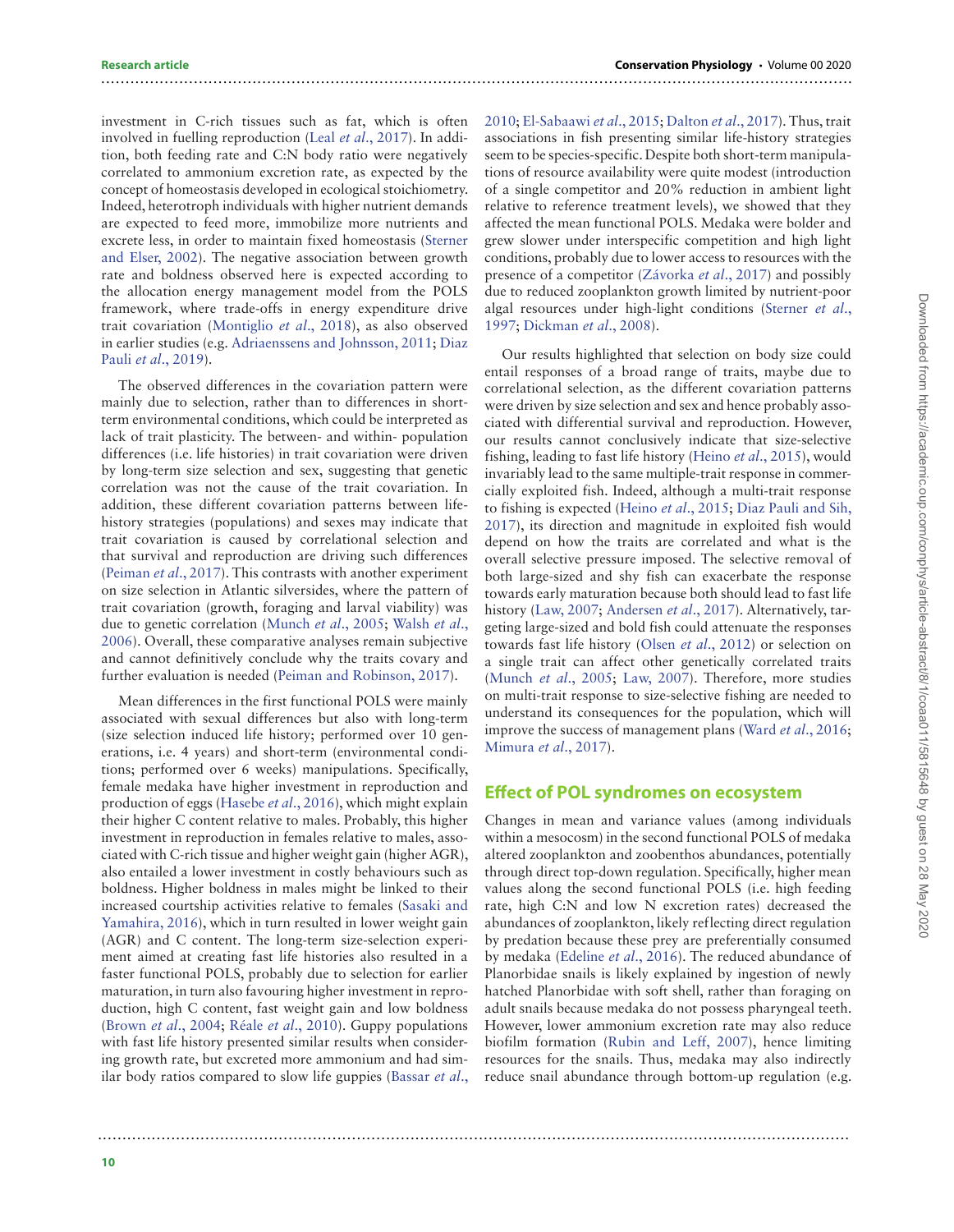#### nutrient-mediated). In addition, our results suggested that increasing trait variance among individuals in the mesocosms also resulted in lower snail abundance. The decrease in snail abundance was less steep for increasing values of medaka trait variance than for increasing values of mean trait, probably because the top-down or bottom-up regulation was weaker in mesocosm with more diverse individuals. However, both effects were additive. Moreover, increasing trait variance favoured high abundance of Hydrachnidia. Higher variance in medaka feeding rate may have reduced the topdown regulation on water mites allowing them to reach higher abundance. Alternatively, more diverse mesocosms may impose top-down regulation over a wider range of invertebrate species. Thus, diluting the effect over some species (e.g. Chironomidae) may have allowed more resources for the water mites to thrive [\(ten Winkel and Davids, 1985\)](#page-12-26). However, whether medaka directly or indirectly affected Hydrachnidia abundances through changes in the relative abundance of other invertebrates cannot be evaluated here as we did not quantify stomach contents. Assessing both the effect of mean and variance values of medaka POLSs revealed more complex interspecific dynamics than relying only on mean trait differences.

Surprisingly, none of functional POLSs modulated ecosystem processes, while previous studies showed that guppy populations with distinct life histories differentially affected ecosystem processes (Bassar et al[., 2010;](#page-11-31) El-Sabaawi et al., [2015\). This could be due to the lower fish density used here](#page-11-32) (0.01 fish/L) compared to Bassar et al[. \(2010\)](#page-11-31) and El-Sabaawi et al[. \(2015; 0.025 fish/L\), although even lower densities](#page-11-32) of mosquitofish (0.008 fish/L) affected ecosystem processes [\(Fryxell and Palkovacs, 2017\)](#page-11-35). Another mesocosm experiment (not included in our block design) conducted under similar experimental conditions as the ones in the present study showed that the presence of four medaka per mesocosm resulted in higher levels of whole-system metabolism, algae stock and nitrogen concentrations compared to fishless mesocosms ( $n = 12$  controls; Supplementary Information [F\). Together, our results showed that our density was large](https://academic.oup.com/conphys/article-lookup/doi/10.1093/conphys/coaa011#supplementary-data) enough to affect ecosystem processes, but these were not influenced by variation in the functional POLSs. Instead, ecosystem processes were affected by bottom-up effects (i.e. light intensity; [Supplementary Material E\)](https://academic.oup.com/conphys/article-lookup/doi/10.1093/conphys/coaa011#supplementary-data). Our objective here was to evaluate the effect of intraspecific multi-trait variation on ecosystem processes by considering both mean and variance values in medaka syndromes. Thus, a lack of effect on ecosystem processes meant that variation within POLSs did not generate ecosystem effects, rather than the two size-selected populations generated similar ecosystem effects.

This study stressed the importance of studying relationships among stoichiometric traits together with life-history and behavioural traits to better predict an individual's response to environmental changes and its effect on ecosystem functioning [\(Raffard](#page-12-2) et al., 2017). These results highlighted that rapid changes due to human-induced selection on a single trait (e.g. size or maturation) can entail changes in

a whole suite of traits, which in turn had cascading effects into the ecosystem. However, in order to develop successful conservation plans, the causal mechanisms driving amongtrait covariation should be better understood.

#### **Lay summary**

We showed that (i) life-history, behavioural and functional traits in a fish covaried; (ii) they altered the prey community; and (iii) they were affected by environmental stressors. To predict ecosystem consequences of environmental change, we need to assess multiple individual traits because together they define how an individual interacts with its ecosystem.

# **Funding**

This work was supported by the Research Council of Norway (projects: 251307/F20, 255601/E40), by its mobility program (projects 268218/MO to B.D.P. and 272354 to C.E.) and by the French government (programs: ANR-10-EQPX-13-01 Planaqua, ANR-11-INBS-0001 AnaEE France).

# **Acknowledgements**

We thank Clémetine Rennevile and Arnaud Le Rouzic for initiating the medaka lines; Joakim Sandkjenn, Julia Dupeu, Jacques Meriguet, Anders Herland, Sarah Garric, David Carmignac, Asbjørn Vøllestad for support in the field; and the platform PLANAQUA and the CEREEP Ecotron Ile-De-France for the access to the experimental facilities. We thank Asbjørn Vøllestad for commenting on earlier drafts, and Trond Reitan and Leif Chr. Stige for statistical discussions. The Darwin Ethical committee (case file #Ce5/2010/041) from the French Ministry of Education, Higher Education and Research approved the experiment.

# **Supplementary material**

[Supplementary material](https://academic.oup.com/conphys/article-lookup/doi/10.1093/conphys/coaa011#supplementary-data) is available at Conservation Physiology online.

# **References**

- <span id="page-10-2"></span>Adriaenssens B, Johnsson JI (2011) Shy trout grow faster: exploring links between personality and fitness-related traits in the wild. Behav Ecol 22: 135–143.
- <span id="page-10-0"></span>Allendorf FW, Hard JJ (2009) Human-induced evolution caused by unnatural selection through harvest of wild animals. Proc Natl Acad Sci USA 106: 9987–9994.
- <span id="page-10-1"></span>Andersen KH, Marty L, Arlinghaus R (2017) Evolution of boldness and life history in response to selective harvesting. Can J Fish Aquat Sci 75: 271–281.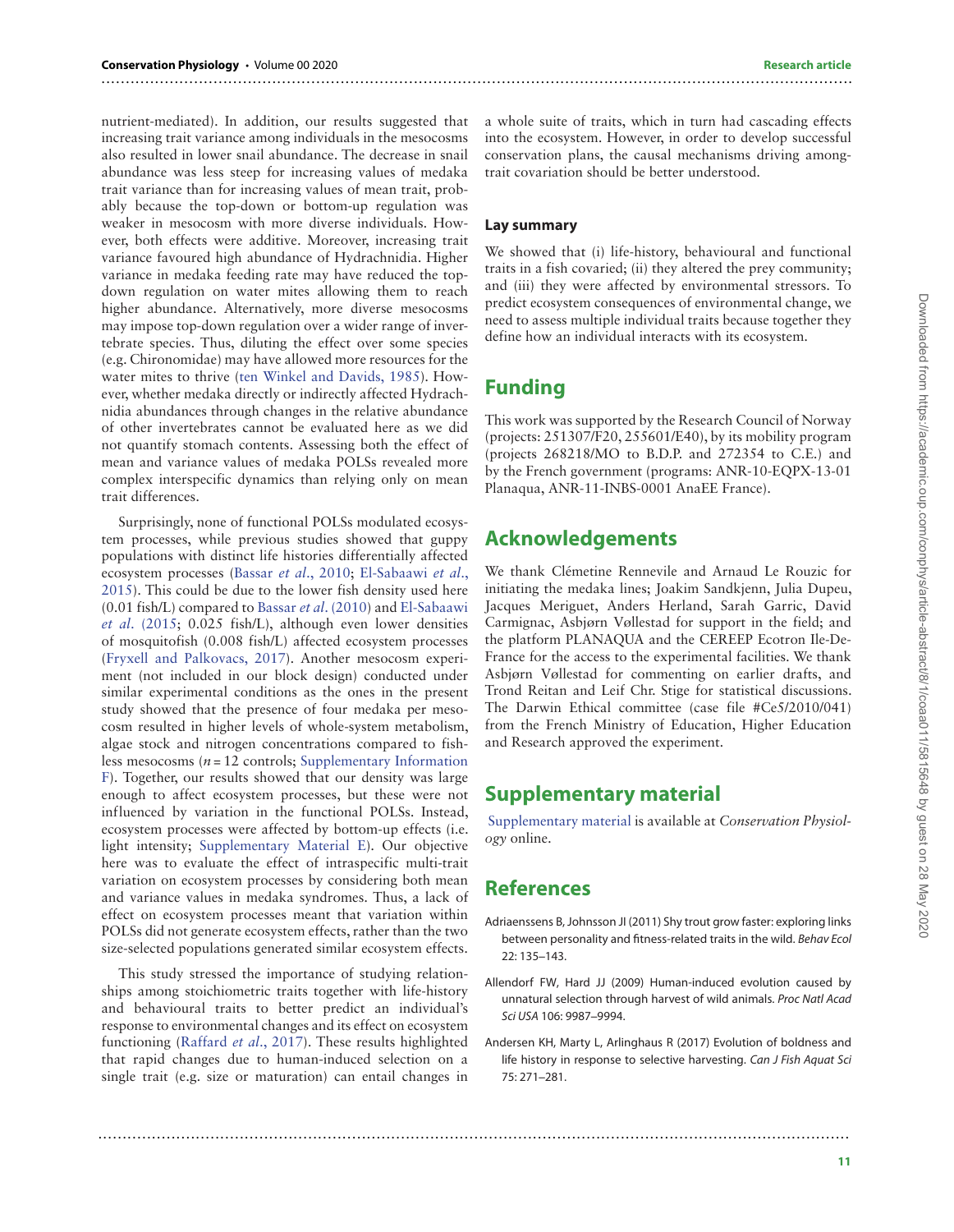- ecosystem processes. Proc Natl Acad Sci USA 107: 3616–3621.
- <span id="page-11-26"></span>Bates D, Maechler M, Bolker B, Walker S (2015) Fitting linear mixedeffects models using lme4. J Stat Softw 67: 1–48.
- <span id="page-11-27"></span>Benjamini Y, Hochberg Y (1995) Controlling the false discovery rate: a practical and powerful approach to multiple testing. JR Stat Soc B 57: 289–300.
- <span id="page-11-0"></span>Bolnick DI, Amarasekare P, Araújo MS, Bürger R, Levine JM, Novak M, Rudolf VHW, Schreiber SJ, Urban MC, Vasseur DA (2011) Why intraspecific trait variation matters in community ecology. Trends Ecol Evol 26: 183–192.
- <span id="page-11-10"></span>Brown JH, Gillooly JF, Allen AP, Savage VM, West GB (2004) Toward a metabolic theory of ecology. Ecology 85: 1771–1789.
- <span id="page-11-21"></span>Canty A, Ripley B (2019) Boot: bootstrap R (S-plus) functions. R package version 13–23.
- <span id="page-11-33"></span>Dalton CM, El-Sabaawi RW, Honeyfield DC, Auer SK, Reznick DN, Flecker AS (2017) The influence of dietary and whole-body nutrient content on the excretion of a vertebrate consumer. PLOS ONE 12: e0187931.
- <span id="page-11-4"></span>Des Roches S, Post DM, Turley NE, Bailey JK, Hendry AP, Kinnison MT, Schweitzer JA, Palkovacs EP (2018) The ecological importance of intraspecific variation. Nat Ecol Evol 1–10.
- <span id="page-11-29"></span>Diaz Pauli B, Garric S, Evangelista C, Vøllestad LA, Edeline E (2019) Selection for small body size favours contrasting sex-specific life histories, boldness and feeding in medaka, Oryzias latipes. BMC Evol Biol 19: 127.
- <span id="page-11-8"></span>Diaz Pauli B, Sih A (2017) Behavioural responses to human-induced change: why fishing should not be ignored. Evol Appl 10: 231–240.
- <span id="page-11-34"></span>Dickman EM, Newell JM, González MJ, Vanni MJ (2008) Light, nutrients, and food-chain length constrain planktonic energy transfer efficiency across multiple trophic levels. PNAS 105: 18408–18412.
- <span id="page-11-19"></span>Dingemanse NJ, Dochtermann NA (2013) Quantifying individual variation in behaviour: mixed-effect modelling approaches. J Anim Ecol 82: 39–54.
- <span id="page-11-22"></span>Dingemanse NJ, Dochtermann NA, Nakagawa S (2012) Defining behavioural syndromes and the role of 'syndrome deviation' in understanding their evolution. Behav Ecol Sociobiol 66: 1543–1548.
- <span id="page-11-16"></span>Edeline E, Terao O, Naruse K (2016) Empirical evidence for competitiondriven semelparity in wild medaka. Popul Ecol 58: 371–383.
- <span id="page-11-32"></span>El-Sabaawi RW, Bassar RD, Rakowski C, Marshall MC, Bryan BL, Thomas SN, Pringle C, Reznick DN, Flecker AS (2015) Intraspecific phenotypic differences in fish affect ecosystem processes as much as bottom-up factors. Oikos 124: 1181–1191.
- <span id="page-11-13"></span>El-Sabaawi RW, Warbanski ML, Rudman SM, Hovel R, Matthews B (2016) Investment in boney defensive traits alters organismal stoichiometry and excretion in fish. Oecologia 181: 1209–1220.
- <span id="page-11-5"></span>Evangelista C, Cucherousset J, Lecerf A (2019) Contrasting ecological impacts of geographically close invasive populations. Oecologia 189: 529–536.

<span id="page-11-31"></span>Bassar RD *et al*. (2010) Local adaptation in Trinidadian guppies alters Fryxell DC, Palkovacs EP (2017) Warming strengthens the ecological role of intraspecific variation in a predator. Copeia 105: 523–532.

- <span id="page-11-35"></span><span id="page-11-3"></span>Fugère V, Hendry AP (2018) Human influences on the strength of phenotypic selection. Proc Natl Acad Sci U S A 115: 10070–10075.
- <span id="page-11-15"></span>Gross HP, Anderson JM (1984) Geographic variation in the gillrakers and diet of european threespine sticklebacks, Gasterosteus aculeatus. Copeia 1984: 87–97.
- <span id="page-11-18"></span>Hadfield JD (2010) MCMC methods for multi-response generalized linear mixed models: the MCMCglmm R package. J Stat Soft 33. doi: [10.18637/jss.v033.i02.](https://doi.org/10.18637/jss.v033.i02)
- <span id="page-11-17"></span>Harmon LJ, Matthews B, Des Roches S, Chase JM, Shurin JB, Schluter D (2009) Evolutionary diversification in stickleback affects ecosystem functioning. Nature 458: 1167–1170.
- <span id="page-11-30"></span>Hasebe M, Kanda S, Oka Y (2016) Female-specific glucose sensitivity of gnrh1 neurons leads to sexually dimorphic inhibition of reproduction in medaka. Endocrinology 157: 4318–4329.
- <span id="page-11-11"></span>Hays G, Richardson A, Robinson C (2005) Climate change and marine plankton. Trends Ecol Evol 20: 337–344.
- <span id="page-11-7"></span>Heino M, Diaz Pauli B, Dieckmann U (2015) Fisheries-induced evolution. Annu Rev Ecol Evol Syst 46: 461–480.
- <span id="page-11-12"></span>Heino M, Godø OR (2002) Fisheries-induced selection pressures in the context of sustainable fisheries. Bull Mar Sci 70: 639–656.
- <span id="page-11-2"></span>Hendry AP (2017) Eco-Evolutionary Dynamics. Princeton University Press, Princeton, New Jersey, USA.
- <span id="page-11-6"></span>Hendry AP et al. (2011) Evolutionary principles and their practical application. Evol Appl 4: 159–183.
- <span id="page-11-20"></span>Houslay TM, Vierbuchen M, Grimmer AJ, Young AJ, Wilson AJ (2018) Testing the stability of behavioural coping style across stress contexts in the Trinidadian guppy. Funct Ecol 32: 424–438.
- <span id="page-11-24"></span>Husson F, Lê S, Pagès J (2011) Exploratory Multivariate Analysis by Example Using R. CRC Press. Taylor & Francis, London, UK.
- <span id="page-11-25"></span>Jackson DA (1993) Stopping rules in principal components analysis: a comparison of heuristical and statistical approaches. Ecology 74: 2204–2214.
- <span id="page-11-9"></span>Law R (2007) Fisheries-induced evolution: present status and future directions. Mar Ecol Prog Ser 335: 271–277.
- <span id="page-11-23"></span>Lê S, Josse J, Husson S (2008) FactoMineR: an R package for multivariate analysis. J Stat Softw 25: 1–18.
- <span id="page-11-14"></span>Leal MC, Seehausen O, Matthews B (2017) The ecology and evolution of stoichiometric phenotypes. Trends Ecol Evol 32: 108–117.
- <span id="page-11-1"></span>Mimura M et al. (2017) Understanding and monitoring the consequences of human impacts on intraspecific variation. Evol Appl 10: 121–139.
- <span id="page-11-28"></span>Montiglio P-O, Dammhahn M, Dubuc Messier G, Réale D (2018) The pace-of-life syndrome revisited: the role of ecological conditions and natural history on the slow-fast continuum. Behav Ecol Sociobiol 72: 179.